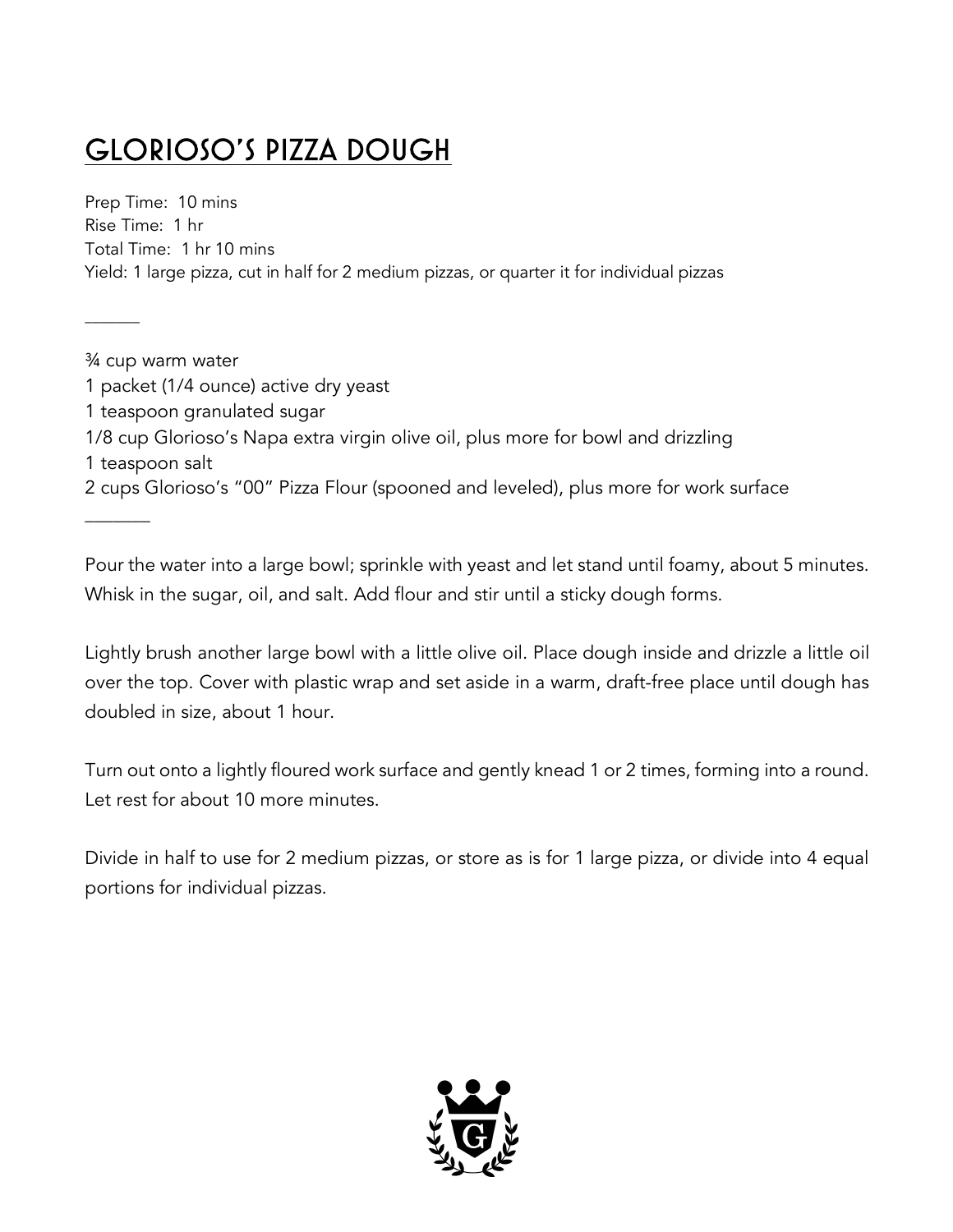## ASSEMBLING THE PROSCIUTTO & FIG PIZZA

Garlic clove, minced Muraglia Extra Virgin Olive Oil Grated mozzarella Volpi Prosciutto, torn into bite sized pieces Black Mission Figs, sliced Arugula Arvum Sherry Glaze

\_\_\_\_\_\_\_

 $\overline{\phantom{a}}$ 

Roll out your pizza dough with plenty of flour to prevent sticking to the surface. Slide your dough onto your pizza pan or pizza peel. Brush the top surface entirely with olive oil. Add your mozzarella, minced garlic, prosciutto and fig slices. Bake in a 500ºF oven. Once the pizza is bubbling and the cheese is starting to brown, pull out of the oven. Add your arugula and drizzle with the sherry glaze and more olive oil if you like.

For more information on baking the perfect pizza, see our tips on the next page.